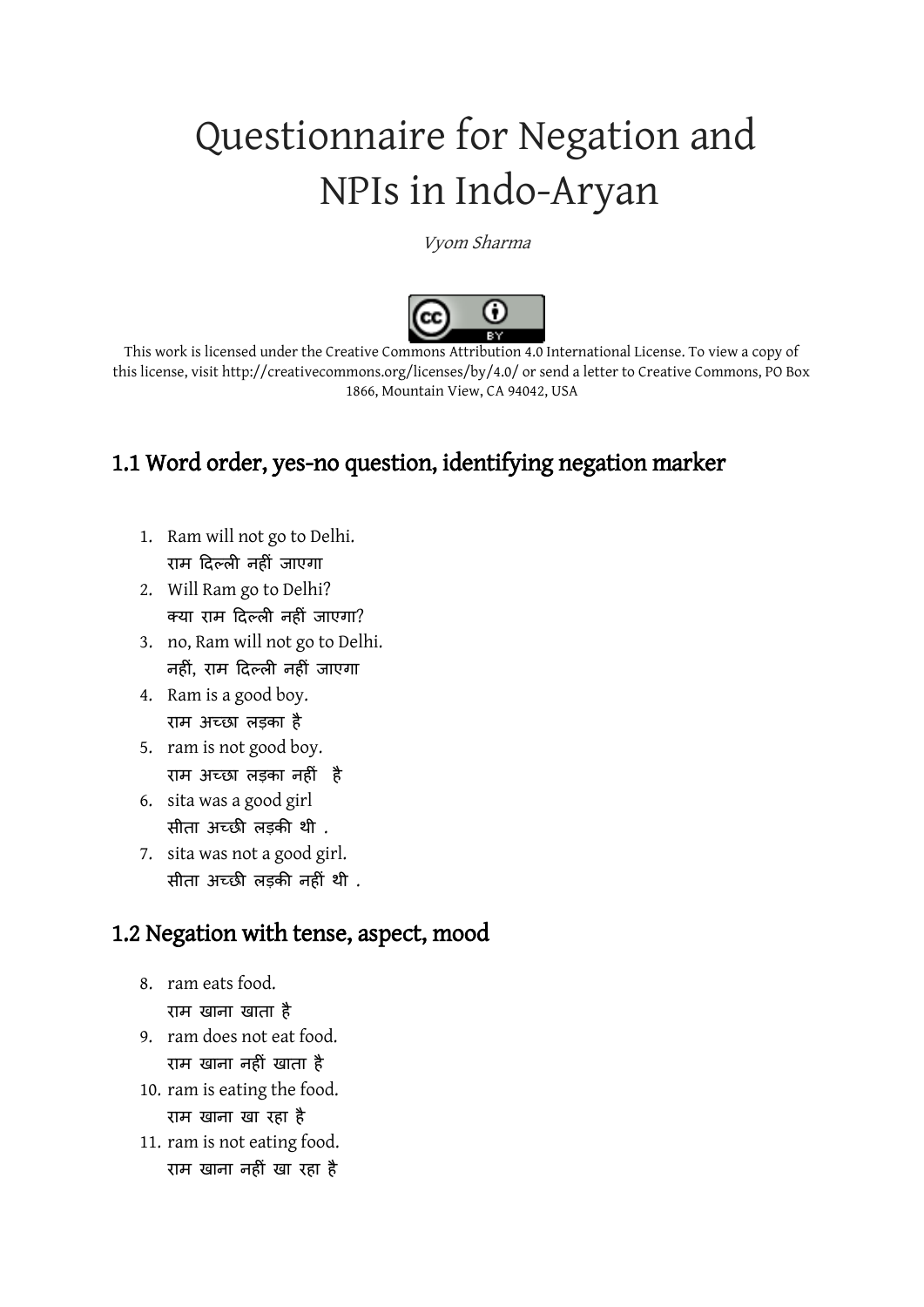राम ने खाना खाया है 13. Ram hasn't finished eating food. राम ने खाना नहीीं खाया है 14. Ram ate the food. राम ने खाना खाया 15. ram did not eat food. राम ने खाना नहीीं खाया 16. sita was eating the food. सीता खाना खा रही थी 17. sita was not eating the food. सीता खाना नहीं खा रही थी 18. Sita had eaten the food. सीता ने खाना खाया था 19. sita had not eaten the food सीता ने खाना नहीीं खाया था 20. sita had finished eating food. सीता ने खाना खा लिया 21. sita had not finished eating food. सीता ने खाना नहीं खा लिया 22. Rahul will play cricket राहुल क्रिकेट खेलेगा 23. Rahul will not play cricket राहुल क्रिकेट नहीीं खेलेगा 24. Ram will go to Shimla राम लिमला जाएगा 25. ram will not go to Shimla. राम लिमला नहीीं जाएगा 26. Ram goes to Shimla. राम लिमला जाता है 27. Ram does not go to Shimla. राम लिमला नही जाता है 28. Ram went to Shimla. राम लिमला गया 29. ram didn't go to Shimla. राम लिमला नहीीं गया 30. ram is going to Shimla राम लिमला जा रहा है 31. ram is not going to Shimla

12. Ram has finished eating food.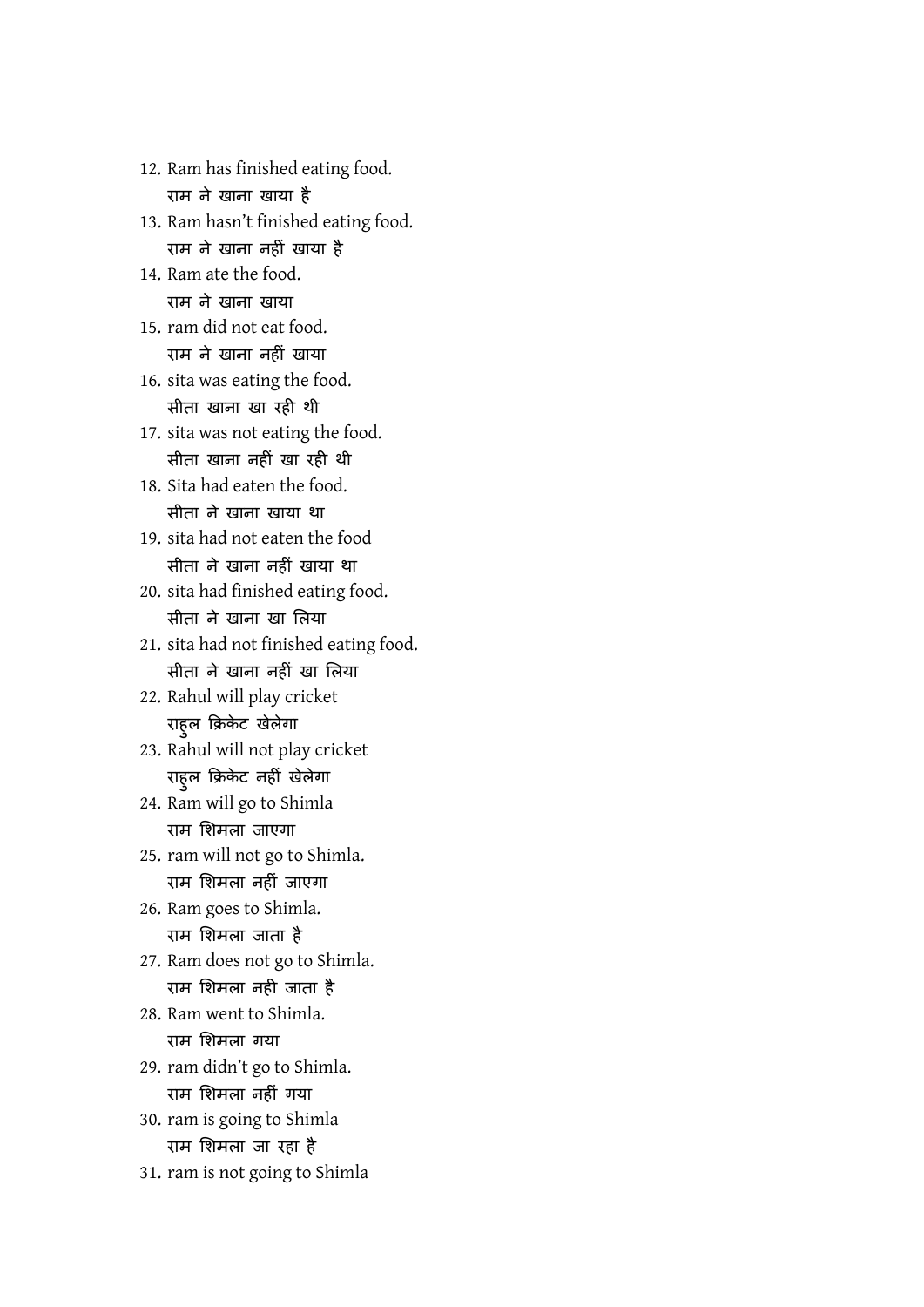राम लिमला नहीीं जा रहा है

- 32. Ram was going to Shimla. राम लिमला जा रहा था
- 33. ram was not going to Shimla. राम लिमला नहीीं जा रहा था
- 34. Ram may go to Shimla. राम लिमला जाए
- 35. Ram may not go to Shimla. राम लिमला न जाए
- 36. ram may be going to Shimla. राम लिमला जा रहा हो
- 37. ram may not be going to Shimla. राम लिमला न जा रहा हो
- 38. ram has gone to Shimla. राम लिमला चला गया
- 39. ram hasn't gone to Shimla. राम लिमला नहीीं चला गया
- 40. ram would have gone to Shimla. राम लिमला गया हो
- 41. ram would have not gone to Shimla. राम लिमला न गया हो
- 42. sita wishes that ram does not go to Shimla सीता की इच्छा है की राम लिमला न जाए
- 43. perhaps ram may not be going to Shimla िायि राम लिमला न जा रहा हो

#### 1.3 Imperative

- 44. ram is not to go to Shimla. राम लिमला नहीीं जाएगा
- 45. you are not going to Shimla. तुम लिमला नहीीं जाओगे
- 46. I am not going to Shimla. मै शिमला नहीं जाऊंगा
- 47. ram! don't go to Shimla! राम! लिमला मत जाओ!
- 48. don't eat this medicine! यह दवाई मत खाओ!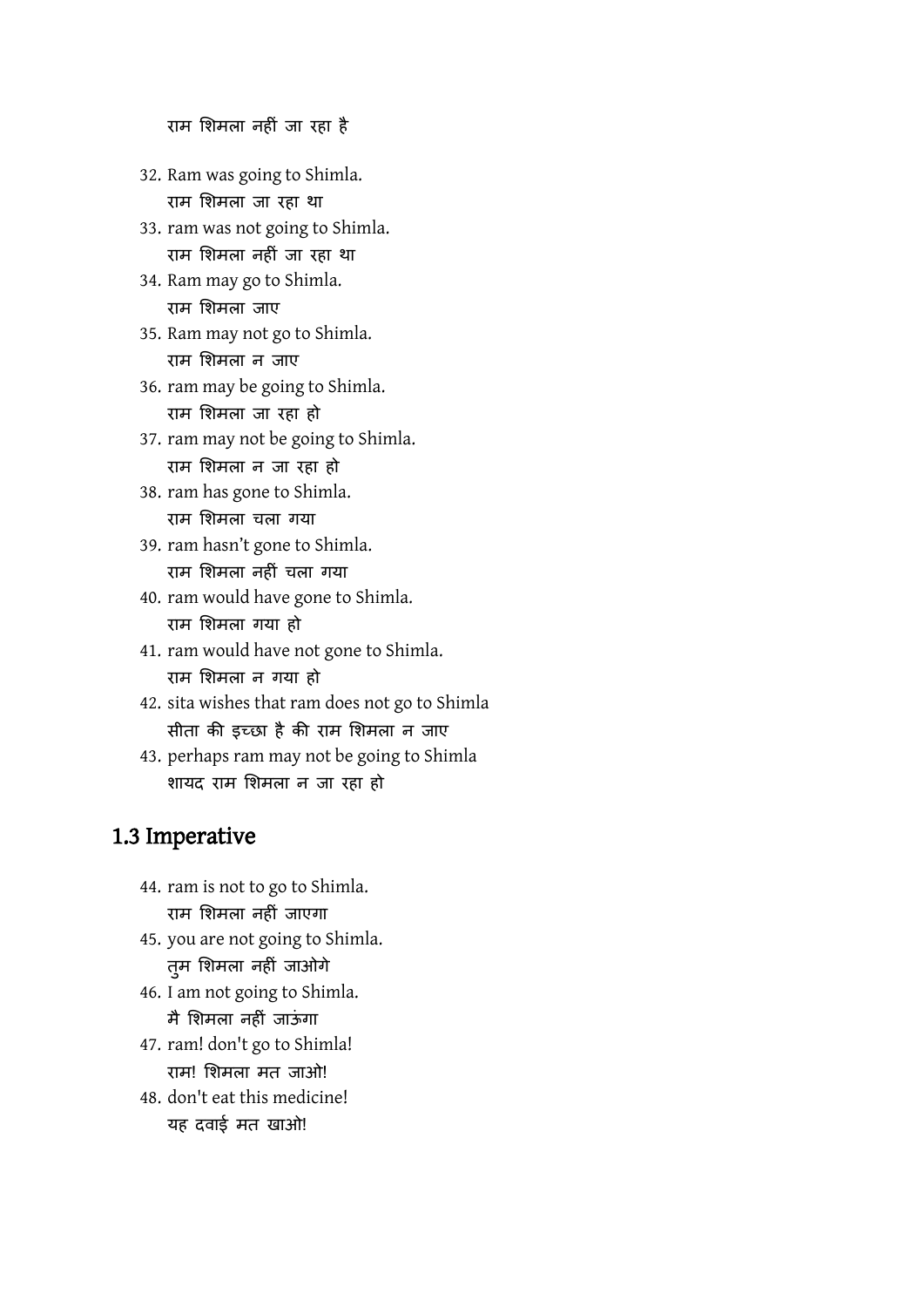#### 1.4 Conditionals

- 49. (if) ram does not go to Shimla, then he will go to the market. अगर राम लिमला नहीीं जाता है तो वो बाजार जाएगा
- 50. if ram is not going to Shimla, then he will go to the market. अगर राम लिमला नहीीं जा रहा है तो वो बाजार जाएगा
- 51. if ram has not gone to shimla, then he might go to the market. अगर राम लिमला नहीीं गया तो वो बाजार गया होगा
- 52. if ram did not go to shimla, then he went to the market. अगर राम लिमला नहीीं गया था तो वो बाजार गया था
- 53. if ram was not going to shimla, then he might have gone to the market. अगर राम लिमला नहीीं जा रहा था तो वो बाजार गया होगा
- 54. if ram had not gone to shimla, he had gone to the market. अगर राम लिमला नहीीं गया था तो वो बाजार गया था
- 55. if ram has not gone to shimla, he will go to the market. अगर राम लिमला नहीीं गया है तो वो बाजार जाएगा
- 56. if ram were not be going to Shimla, then he might have gone to the market. अगर राम लिमला न जाता तोह वो बाजार गया होता

### 1.5 Modals

- 57. Ram can go to Shimla. राम लिमला जा सकता है
- 58. Ram cannot go to Shimla. राम लिमला नहीीं जा सकता है
- 59. Ram must go to Shimla. राम को लिमला जाना पड़ेगा
- 60. Ram must not go to Shimla. राम को लिमला नहीीं जाना पड़ेगा
- 61. Prem wants to eat fruit. राम फल खाना चाहता है
- 62. Prem does not want to eat fruit. राम फल नहीीं खाना चाहता
- 63. ram left the house. राम ने घर छोड़ दिया
- 64. ram did not leave the house. राम ने घर नहीीं छोड़ दिया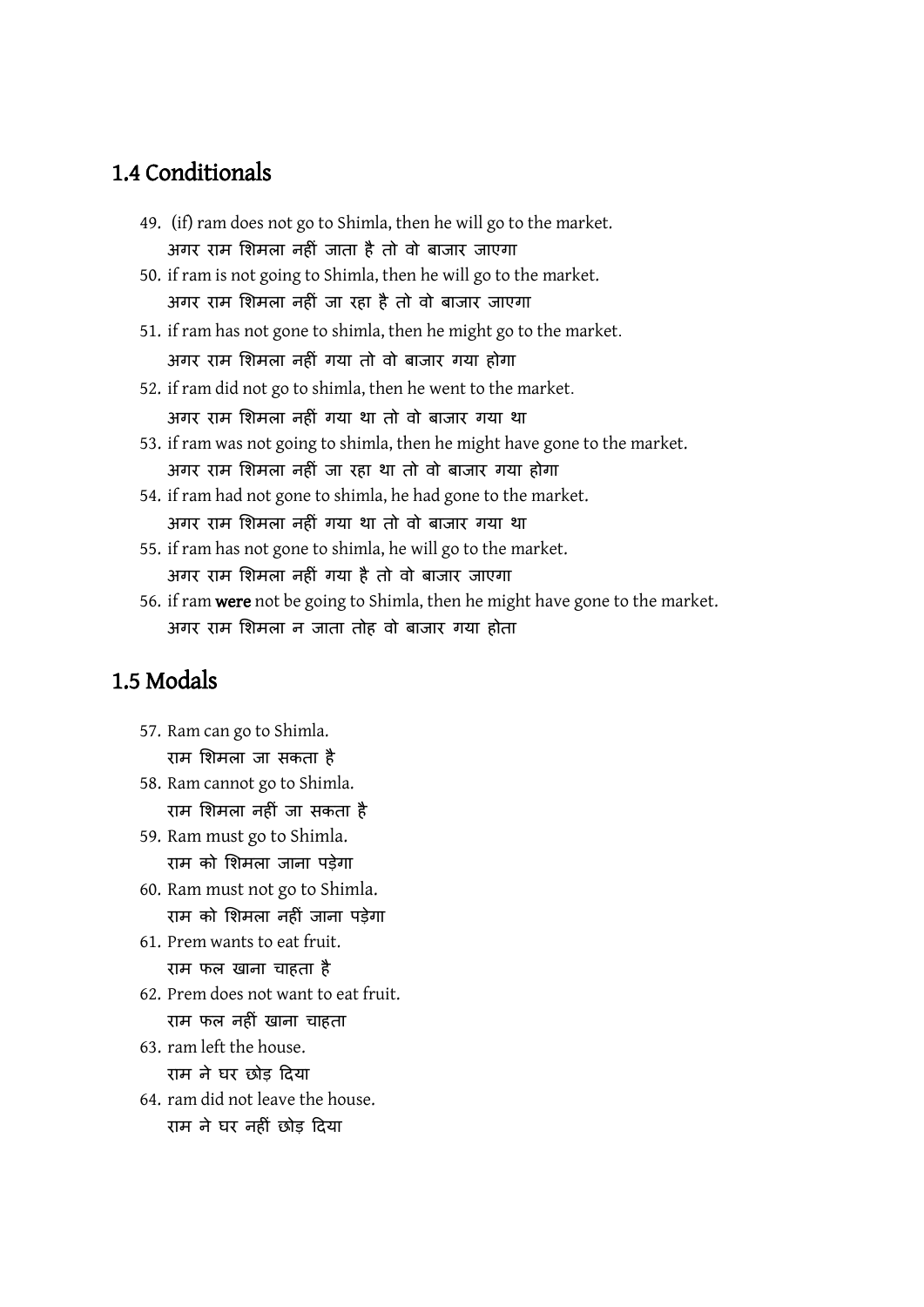## 1.6 Scope of negation and neg-raising

- 65. Prem went quickly. प्रेम जल्िी जल्िी चला गया
- 66. Prem did not go quickly. प्रेम जल्िी जल्िी नहीीं गया
- 67. Prem works slowly. प्रेम धीरे धीरे काम करता है
- 68. Prem does not work slowly. प्रेम धीरे धीरे काम नहीीं करता
- 69. It is not Prem who does the work swiftly. प्रेम नहीीं जल्िी जल्िी काम करता है
- 70. I feel that not even one man will come. मुझे लगता है की एक भी आदमी नहीं आएगा
- 71. I don't feel that even one man will come. मुझे नहीीं लगता की एक भी आिमी आएगा
- 72. I feel that even one man will come. मुझे लगता है की एक भी आदमी आएगा

#### 1.7 NPIs

- 73. Sita does not like to play cricket at all. सीता को क्रिकेट खेलना बिकुल पसंद नहीं
- 74. s/he will meet no one. वो क्रकसी से भी नही लमलेगी
- 75. Nobody can lie to Prem. कोई भी प्रेम से झूठ नही बोल सकता
- 76. Ram did not go to shimla anytime. राम कभी लिमला नहीीं गया
- 77. not even one man stands in the field. खेत में एक भी आिमी नहीीं खड़ा है
- 78. Prem has not gone to Shimla until now. प्रेम अब तक लिमला नहीीं गया है